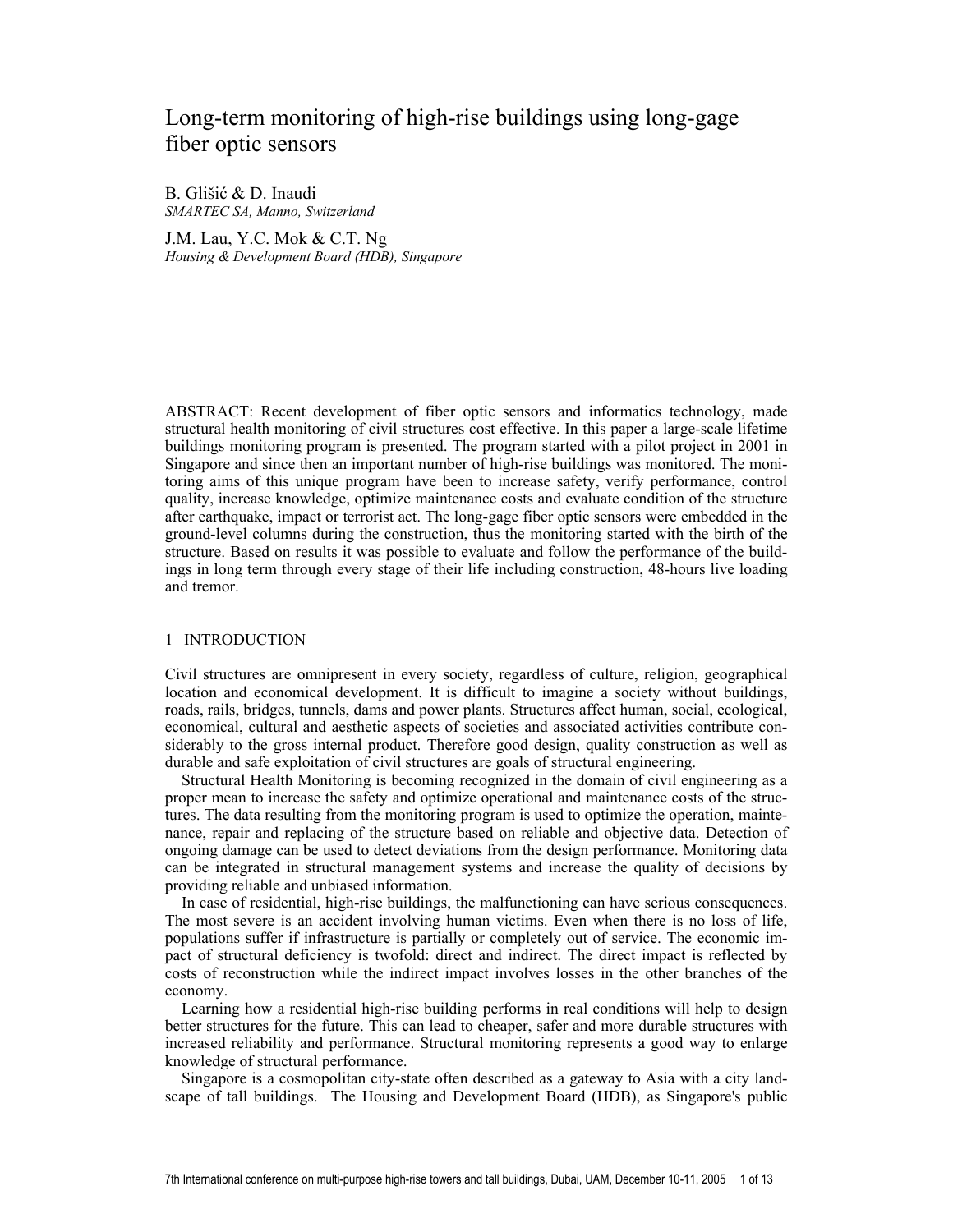housing authority, has an impressive record of providing a high standard of public housing for Singaporeans through a comprehensive building program. As part of quality assurance of new HDB tall buildings, it was decided to perform long-term structural monitoring of a new building of a project at Punggol East Contract 26. This monitoring project is considered as a pilot project with two aims: to develop a monitoring strategy for column-supported structures such as buildings, and to collect data related to the behavior of this particular building providing rich information concerning their behavior and health conditions. The monitoring is to be performed during whole lifespan of the building, from construction to the in use. Thus, for the first time the sensors are used in a large-scale life cycle monitoring of high-rise buildings.

The Punggol EC26 project consists of six blocks founded on piles, and each block is a nineteen-storeys tall building, consisting of 6 Units and supported on more than 50 columns at ground level. The block called 166A has been selected for monitoring. A view of the building under construction is presented in Figure 1.



Figure 1. View to the Block 166A of Punggol EC26 project during construction

# 2 DESIGN CRITERIA FOR MONITORING

Several monitoring criteria have influenced the development of the monitoring strategy. They are listed below.

- 1. Monitoring of critical members of the structure has been required. The critical members are structural elements which malfunctioning or failure will generate, partial or even complete, malfunctioning or failure of the structure
- 2. Monitoring has to be performed at local column level and at global structural level. Knowledge concerning the behavior of one or few structural elements (columns) is not sufficient to make conclusions concerning the global structural behavior, therefore representative number of elements has had to be monitored
- 3. The monitoring is to be performed over the whole-lifespan of the structure, including the construction phase. The monitoring system selected for this type of monitoring must have appropriate performances, notably high accuracy and long-term stability
- 4. The selected monitoring system has to be designed for structural monitoring; it has not to be influenced by local material defects in concrete, such as cracks or air pockets
- 5. The budget accorded to monitoring activities has been limited. Being a pilot project which contains some uncertainties and which is subjected to development and changes it was decided to limit the number of sensors installed in the building, and to concentrate on the results obtained from this limited number of sensors in order to evaluate the method and improve its performance
- 6. For aesthetical reasons it was not permitted for sensors and sensor cables to be visible or to egress directly from the columns

The presented criteria have called for a particular monitoring strategy including the selection of the monitoring system, the definition of the sensor type and position, the development of the installation procedures, the establishment of measurement schedule and the development of algorithms for data analysis.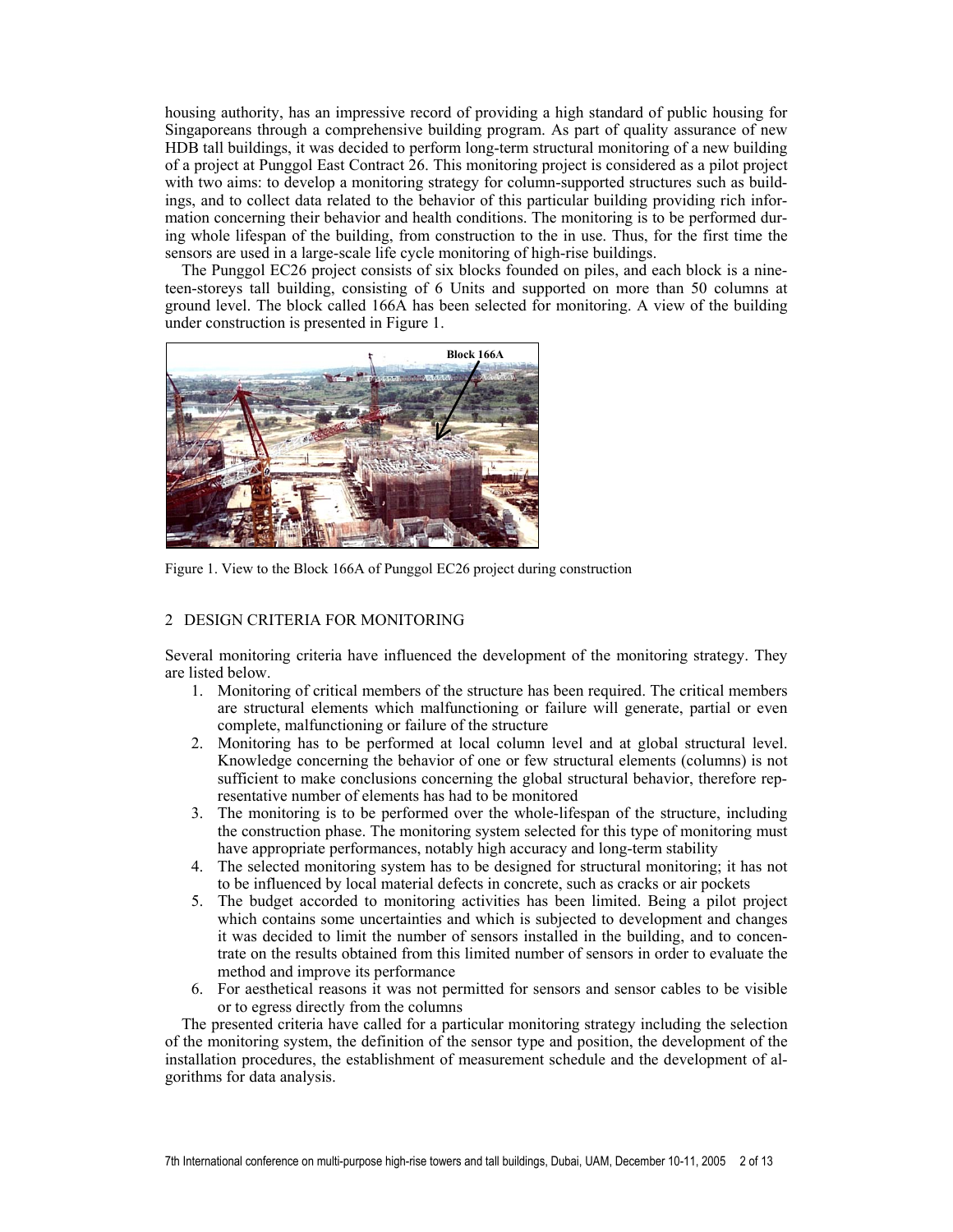### 3 SELECTION OF MONITORING SYSTEM AND SENSOR TYPE

The conditions sine qua non for selection of type of sensor was imposed by criteria 3, 4 and 6: according to criteria 3 the sensor has to survive for long periods with high stability, hence it has to be immune to corrosion, humidity, temperature variations and, electro-magnetic field and interferences; according to criteria 4 the selected sensor has to have a long-gage and according to criteria 6 it has to be embeddable in the concrete. Thus, the SOFO system (Inaudi 1997) is evaluated as the most suitable for this application.

The SOFO system (French acronym for Surveillance d'Ouvrages par Fibres Optiques – Structural Monitoring using Optical Fibers) is based on low-coherence interferometry in optical fiber sensors (Inaudi 1997). It consists of long-gage sensors, a reading unit and data acquisition and analysis software. The sensor contains two optical fibers called the measurement fiber and the reference fiber, both placed in the same protection tube (see Figure 3). The measurement fiber is coupled with host structure and follows its deformation. In order to measure shortening as well as the elongation, the measurement fiber is prestressed to 0.5%. The reference fiber is loose and therefore independent from the structure's deformations; its purpose is to compensate thermal influences to the sensor.

Typical sensor gage-length ranges from 250 mm to 10 m. The resolution (minimal detectable change of optical signal translated in measured deformation) reaches 2 µm independently form the gage length and accuracy of measurement is 0.2% of the measured value (linear correlation between the optical signal and the deformation). The dynamic range of the sensors is 0.5% in compression and 1.0% in elongation, and single measurement typically takes 6 to 10 seconds.

The SOFO system was developed in early 1990's and since 1995 it was commercialized and applied to the monitoring of a wide range of civil structures, such as geotechnical structures, bridges, dams, residential and industrial buildings, just to name a few (Glisic 2000), (Glisic et al. 2002), (Inaudi et al. 1999), (SMARTEC 2005). The system is insensitive to temperature changes, EM fields, humidity and corrosion, and immune from drift for at least 6 years, making it ideal for both short- and long-term monitoring. Being designed for direct embedding in concrete (Glisic 2000), the sensors allow an easy and fast installation. The long gage-length makes them more reliable and accurate than traditional strain sensors, averaging the strain over long bases and not being influenced by local defects in material (e.g. cracks and air pockets). More information on the SOFO system and its applications can be found in the references (SMARTEC 2005). The components of the system are presented in Figure 2.



Figure 2. Schema of functioning and components of the SOFO system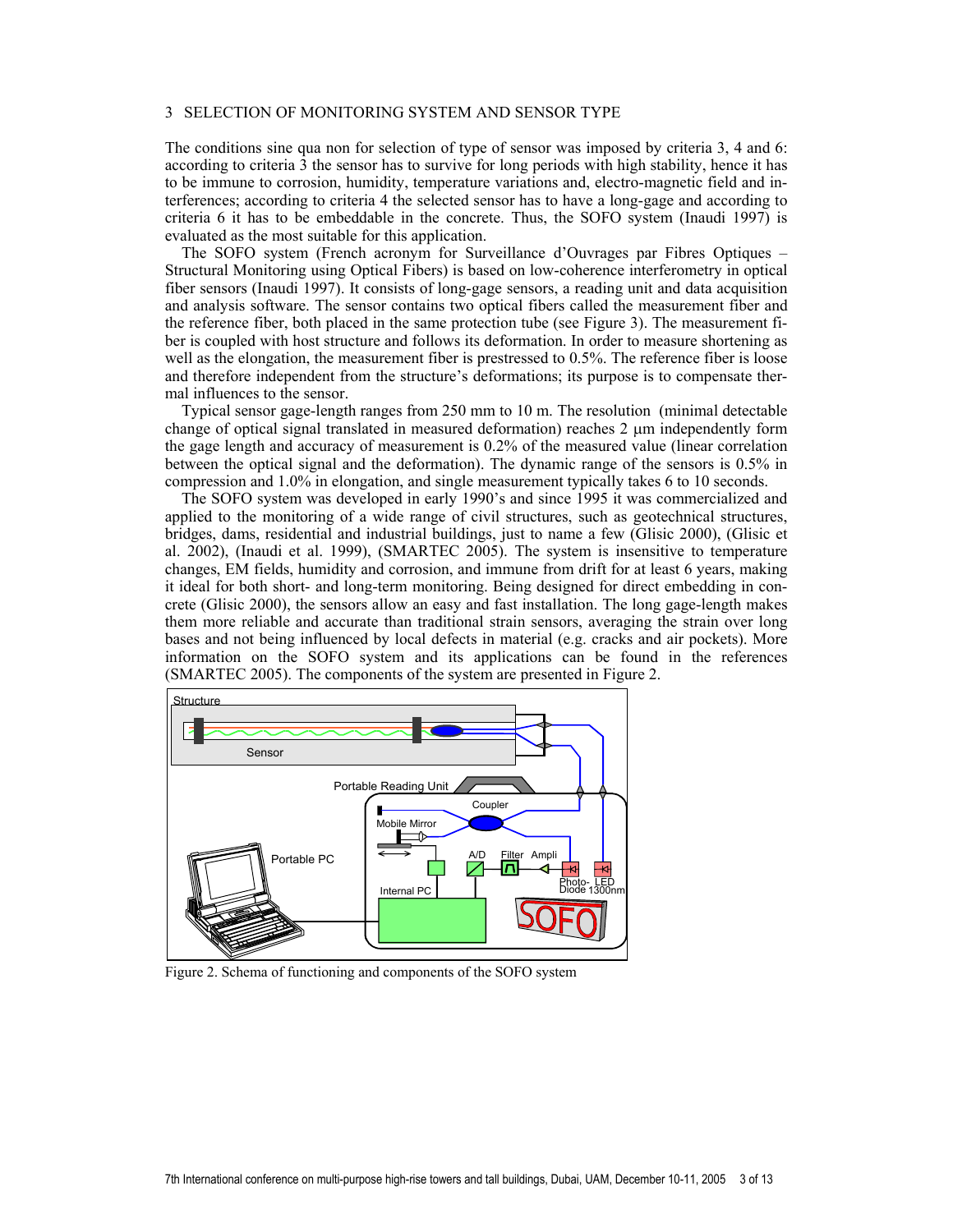# 4 SELECTION OF SENSOR TOPOLOGY AND NETWORK

### 4.1 *Monitoring at local column level*

A good compromise with respect to design criteria 1 and 5 has been to equip 10 ground columns (between  $1<sup>st</sup>$  and  $2<sup>nd</sup>$  floor) with the sensors. The ground columns have been selected being the most critical elements in the building while the number of sensors was adapted to the available budget.

The dominant load in each column is compressive normal force; therefore it is supposed that influence of bending to deformation can be neglected. Consequently single sensor per column, installed parallel to column axis, and not necessary in the center of gravity of the cross-section is estimated as sufficient for monitoring at local column level. The position of the sensor in column is schematically presented in Figure 3. The length of the sensors is determined with respect to the available height of the column  $(3.5 \text{ m})$  and on-site conditions, hence two-meters long sensors have been used.

In each column the sensor was attached on rebars before the pouring of concrete as represented in Figure 4. The sensor connector has been protected with a small connection box, which is also embedded in concrete (see Figure 4). In this way neither the sensor cable nor the connector egresses from the column. The connection box is provided with a small opening allowing access to the sensor connector after the column is poured. Closed opening and connected sensor are presented in Figure 4.



Figure 3. Sensor position in col-



Figure 4. Sensor and connection box installed on a rebar cage, and connection box after the pouring of columns

#### 4.2 *Monitoring at global structural level*

Monitoring of building at the global level is based on correlation of the measurements performed on each column. The main expected issues are unequal settlement of foundations that may produce redistribution of strains and stresses in columns and in some cases rotations of the  $2<sup>nd</sup>$  floor.

Settlement in the foundation of a column can be detected analyzing the strain evolution at the column level and in comparison with other columns belonging to the same Unit. For example if the foundation of a column is subjected to settlement, the strain in this column will decrease since it becomes less loaded, and the strain in the neighboring columns will increase because they take over part of the load released by the settlement of the observed column.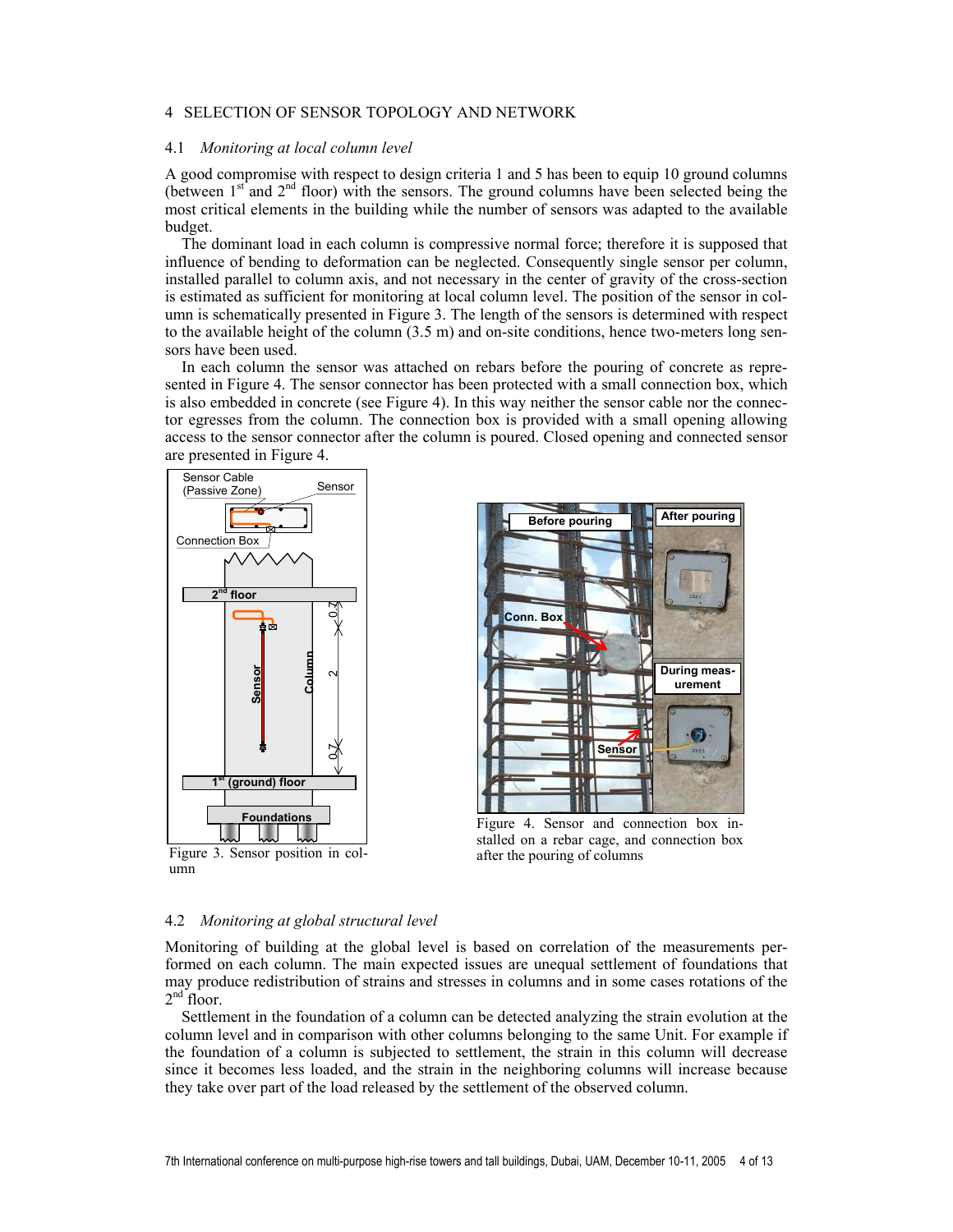The number of columns to be equipped by sensors has been limited, thus not all parts of the building could be provided with sensors. It was decided to equip two sets of two Units, the first set with three sensors and the second set with only two sensors. The remaining two units were not monitored.

The position of columns equipped with sensors is presented in Figure 5. This configuration of sensors allows, on a local structural level, the monitoring of columns with different crosssections, and on a global level, the monitoring of the structural behavior of four units and an estimation of the global building behavior.



Figure 5. Position of the columns in ground floor equipped with sensors

### 5 DATA ASSESSMENT

#### 5.1 *Average strain in concrete columns*

The sensor installed in a vertical column measures average strain in the column over the sensor length and at the position in cross-section where it is installed (see Figure 3). The average strain measured by a sensor is given by the following equation:

$$
\varepsilon = m_s/l_s \tag{1}
$$

where ε denotes the average strain over the sensor length (active zone), *ms* - deformation measured by the sensor, and *ls* - length of sensor.

The following seven forms of the strain can occur during the concrete life (Glisic 2000), (Neville 1975): Plastic shrinkage (<sup>ε</sup>*p*), autogenous shrinkage (<sup>ε</sup>*a*), drying shrinkage and swelling  $(\varepsilon_h)$ , carbonatation shrinkage ( $\varepsilon_{\text{car}}$ ), thermal strain ( $\varepsilon_{\text{T}}$ ), strain due to load ( $\varepsilon_s$ ) and Creep ( $\varepsilon_{\varphi}$ ). Thus the total strain at time t after the pouring of concrete can be expressed as:

$$
\varepsilon(t) = \varepsilon_{\rm s}(t) + \varepsilon_{\varphi}(t) + \varepsilon_{\rm T}(t) + \varepsilon_{\rm p}(t) + \varepsilon_{\rm a}(t) + \varepsilon_{\rm h}(t) + \varepsilon_{\rm car}(t) \tag{2}
$$

Some components of strain occur only during the early age some of them afterwards, but the sensor will always measure their total sum. To evaluate each part of the strain it is necessary to know the concrete composition, and to measure some additional parameters like temperature, humidity, load, etc. Even if all these parameters are monitored, the evaluation remains difficult due to lack of knowledge about the sources of the phenomena and difficulties to mathematically model them.

The creep strongly depends on stress level and the age of concrete (after pouring) when the stress is generated (CEB-FIP Model Code 1990). Younger concretes express bigger values for creep. On the other hand, the total shrinkage depends on the water content in concrete, which depends on environmental humidity, diffusion coefficient of the concrete and geometry of the column cross-section (CEB-FIP Model Code 1990), (Neville 1975). Temperature strain depends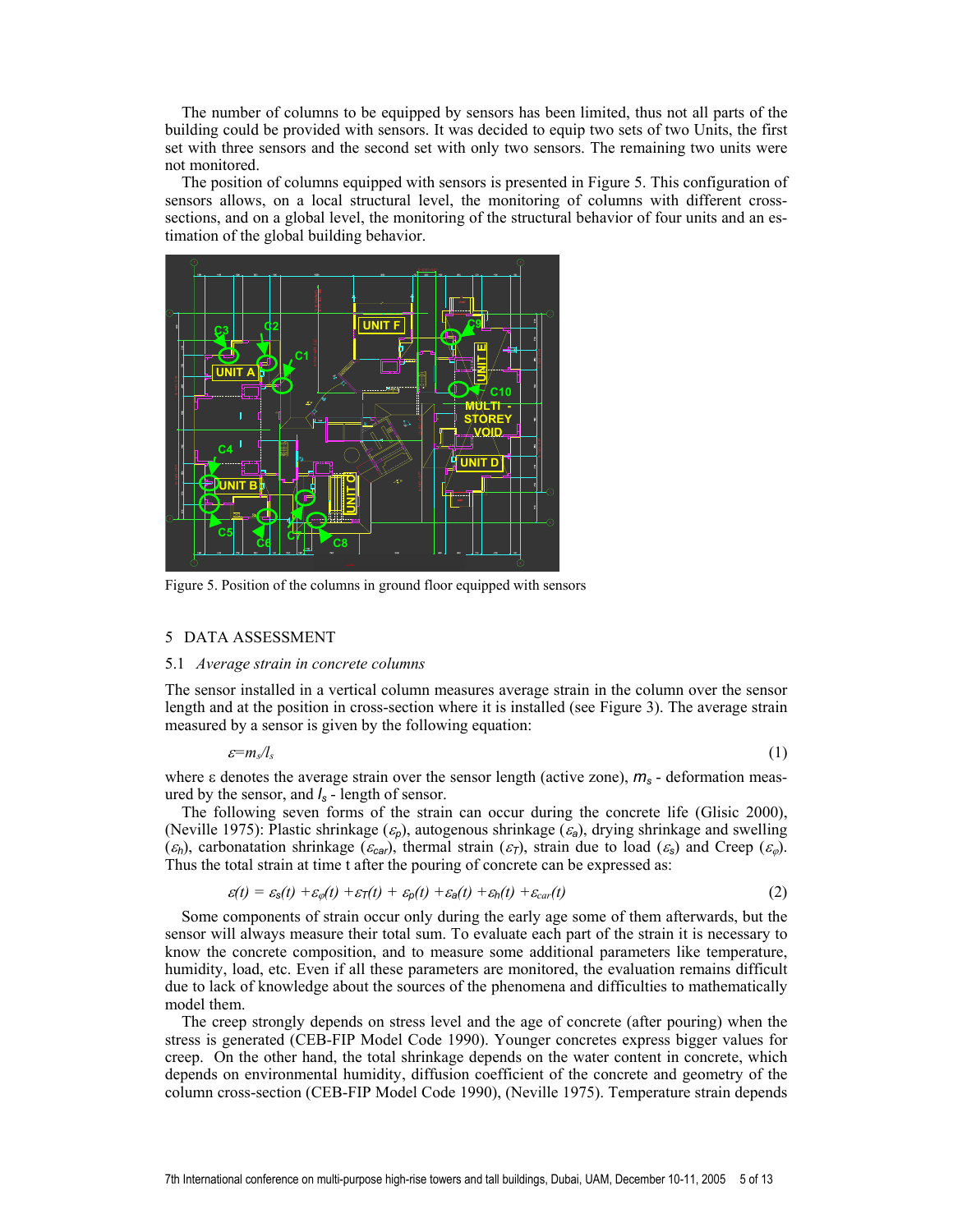on temperature variations but also on thermal expansion coefficient, which is not constant in time and depends on age and humidity (Glisic 2000), (Emanuel & Hulsey 1977). Finally the strain due to load can be redistributed even if the load is constant since the strain in other parts can vary in time and can provoke a redistribution of strain and stresses in hyper-static structures.

As presented in the previous paragraph, an extremely accurate analysis of strain requires monitoring additional parameters and the use of very sophisticated modeling for calculation. The analysis performed in such a way is expensive and exaggerated with respect to the aim of the monitoring project. This is why a simplified approach is adopted.

### 5.2 *Numerical modeling*

The numerical modeling is based on the use of all unknown parameters such as creep coefficient, shrinkage of concrete, etc. from available codes, and in this case the CEB-FIP Model Code 1990 has been used. The mathematical models are simplified and modeling is not timeconsuming. The detailed presentation of the model excceds the topic of the paper and therefore only the main features are presented.

The monitoring started when the period of early age of concrete was finished. Thus all the components related to early age deformation in Equation 2 are neglected. Therefore, the total average strain measured by sensor at time *t* after the pouring can be expressed as:

$$
\varepsilon_m(t) = \varepsilon_s(t) + \varepsilon_\varphi(t) + \varepsilon_T(t) + \varepsilon_{\rm sh}(t) \tag{3}
$$

where  $\varepsilon_m$  denotes average strain measured over the sensor length (active zone),  $\varepsilon_{s}$  denotes total shrinkage and other parameters are as in Equation 2.

The values of creep  $\varepsilon_{\varphi}(t)$  and total shrinkage  $\varepsilon_{\varphi}$ *(t)* were determined using the code and with respect to the corresponding assumptions (CEB-FIP Model Code 1990), and the values of thermal strain  $\varepsilon_T(t)$  were neglected. The evolution of elastic average strain (strain related to load)  $\varepsilon_{s}(t)$  was then calculated from the Equation 2 and its relation with the stresses and normal forces evolution was established using the following equation:

$$
\varepsilon_s(t) = \frac{\sigma(t)}{E} = \frac{N(t)}{EA}
$$
 (4)

where  $\sigma$  denotes stress in column,  $N$  – normal force applied to column,  $E$  – equivalent Young modulus of columns (concrete,  $28GPa$  + rebars,  $200GPa$ ), and  $A$  – equivalent area of crosssection (concrete + rebars).

In the Equation 4, the following additional assumptions were adopted:

- 1. The influence of all other loads (e.g. bending moments, torsion and shear forces) to strain can be neglected.
- 2. The Young modulus is constant in time and independent on stress level (behavior of concrete is linear);
- 3. The area of cross-section is constant in time.

# 6 RESULTS AND ANALYSIS

### 6.1 *Description of monitoring process and conditions*

At the time of writing, measurements performed over more than four years were collected. To decrease the costs of monitoring, only periodical readings have been performed, one campaign over all the sensors after a new storey was completed, and later periodically every few months. This periodical manner of collecting data is justified by the fact that no issue was detected during the construction phase or later. The very early age measurements are estimated as not important in this project and therefore, were not performed.

The most important parameters that have influenced performances of monitoring were the schedule of measurements, temperature, loads and numerical model for data analysis.

The initial measurements were performed after the  $2<sup>nd</sup>$  storey was achieved (remind that the  $2<sup>nd</sup>$  storey is the first storey built on columns equipped with sensors, see Figure 4). This meas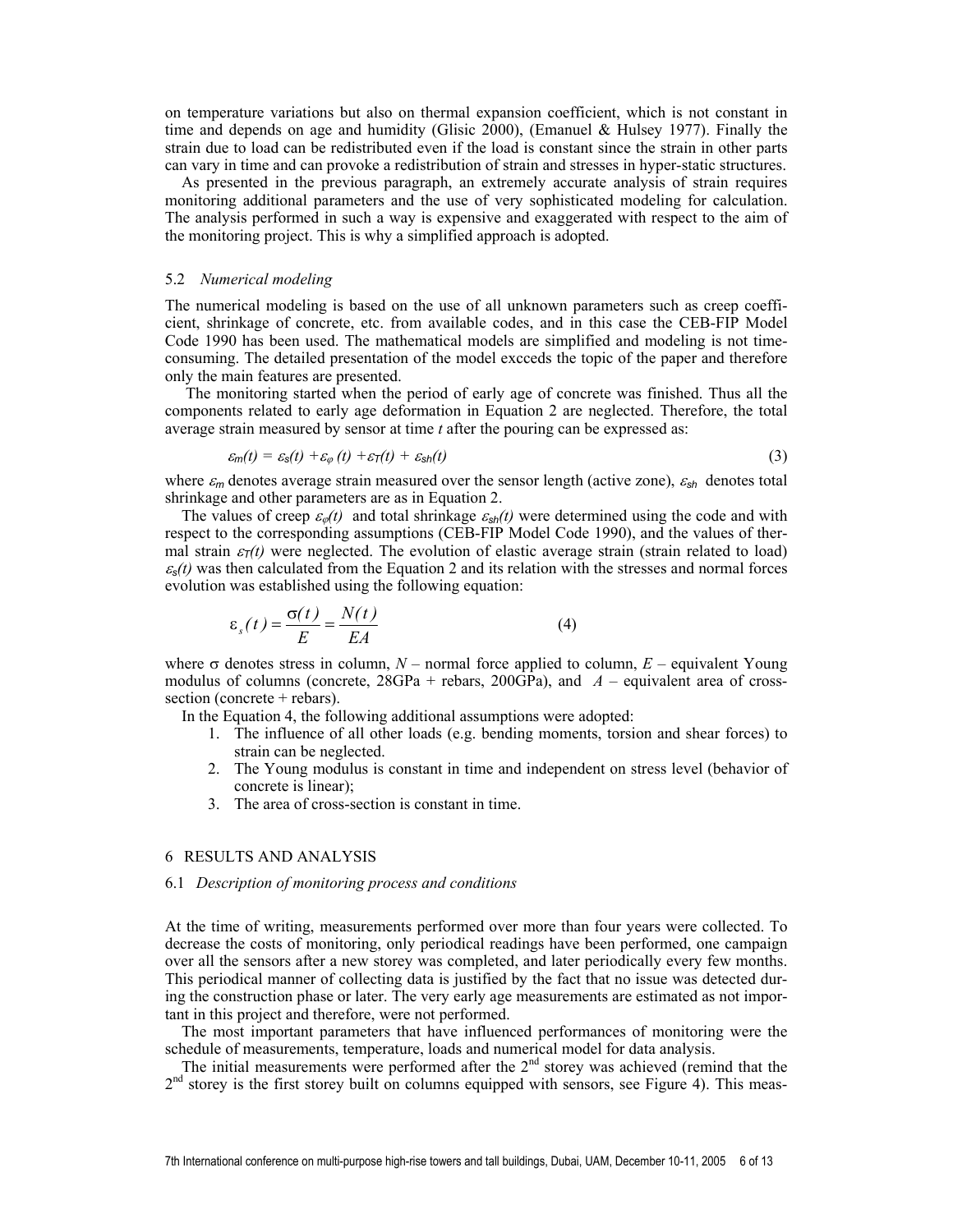urement is a reference for all further measurements. The initial measurements before the  $2<sup>nd</sup>$  storey was built as well as the measurements after the 3rd storey was built were not registered since the sensors were inaccessible. These missing measurements involved some imperfection in the calculation during data analysis.

The temperature in Singapore is ranged between  $20^{\circ}$ C and  $30^{\circ}$ C during the day or night and independently from the season. This fact along with the limited budget for monitoring leaded to decision to not monitor the temperature.

Full data analysis of the recorded results exceeds the topic of this paper. Therefore only themes important to present and highlight the performances of employed monitoring strategy are presented in this section.

Diagram presented in Figure 6 shows the time-dependent evolution of the average strain in columns monitored during more than four years.



Figure 6. Evolution of total average strain in columns monitored by SOFO system

The average strain values presented in Figure 6 are calculated using Equation 1. The following four particularly important periods are highlighted in Figure 6: (1) end of construction of 19 storeys, (2) the first 48-hours continuous monitoring session performed in July 2004, (3) before and after tremor monitoring and (4) the second 48-hours continuous monitoring session performed in July 2005. All these periods as well as the full four-years monitoring record are analyzed more in details at local and global level in the next subsections.

# 6.2 *Analysis of measurements at local column level*

# 6.2.1 *Comparison between designed and monitored total strain during construction and in long-term*

The different shrinkage and creep components of strain, presented in Equation 3, were calculated for each column using for purpose developed software based on CEB-FIP Model Code 1990, and are presented for the columns C3 and C9, in Figures 7 and 8 respectively. The designed elastic strain evolution has been calculated using known theoretical values for loads and Equation 4, and total design strain as a sum of creep, shrinkage and elastic strain. The temperature was not monitored and thermal strain was neglected. The total designed strain is compared with monitored strain in Figures 7 and 8.

The designed total strain in column C3 is practically equal to measured total strain indicating that the performance of the column follows numerical calculus. Contrary, the measured total strain of column C9 is significantly lower than the designed total strain indicating overdimensioning of the column.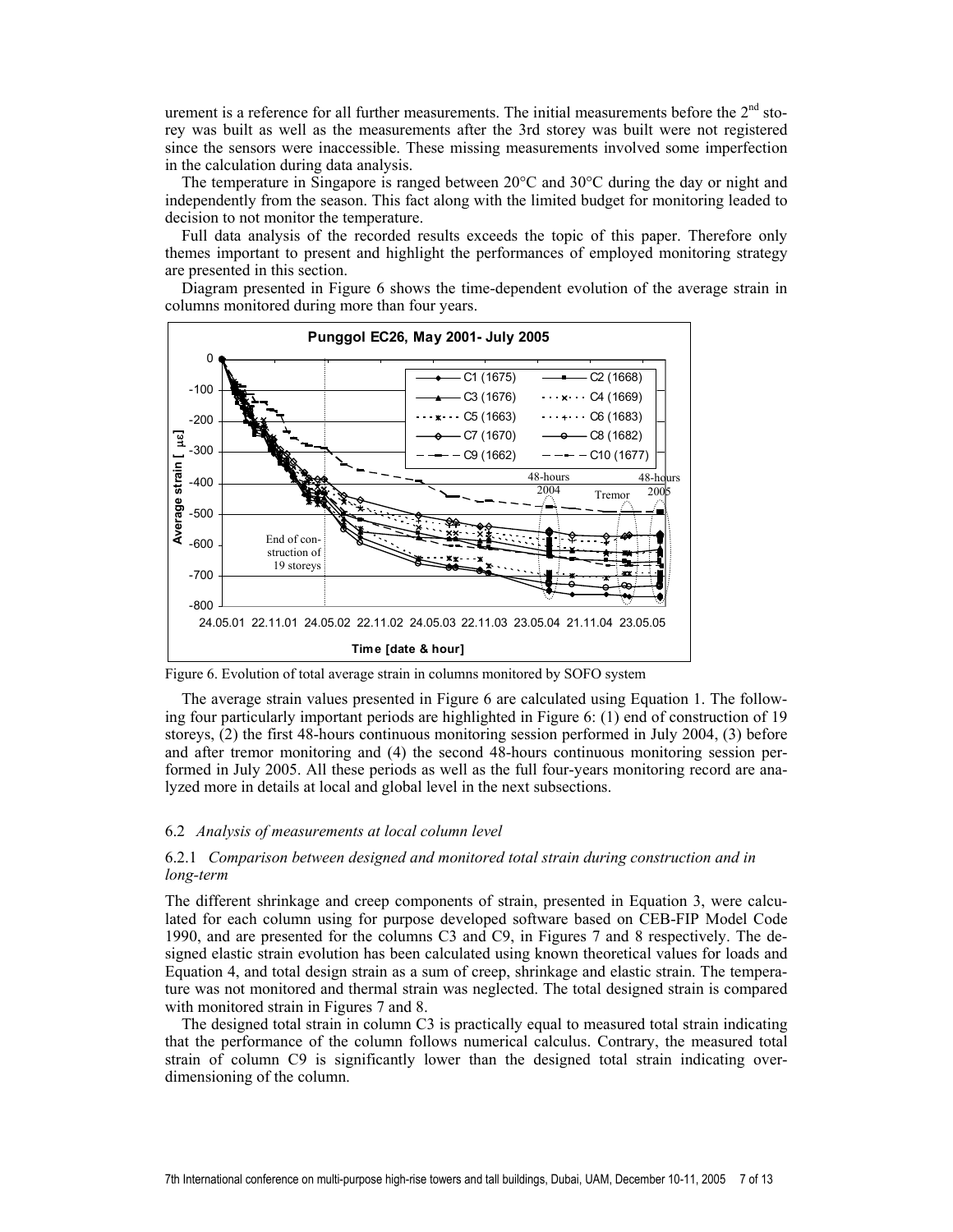The qualitative behavior of all the columns was comparable (see Figure 6). The shrinkage component of the strain participates with 10% to 15% in the total measured strain, four years after construction. The creep component increases from approximately 30% in beginning to approximately 40% after the 19<sup>th</sup> storey was completed, and up to 45% after 4 years. During the same period the elastic strain decrease from approximately 50% to 40-42% (see Figure 7).





For all the columns the difference in designed total strain and total strain obtained from monitoring was 100% to 200% after first two storeys were built, and decreased during the construction. After the 19<sup>th</sup> storey was completed, it has been ranged between  $-32\%$  and  $+27\%$  for all the columns with exception of the column C9, which deformed significantly lower (see Figures 6 and 8). This relative difference in theoretical and monitored value is due to several influences.

First, the theoretical elastic strain considers only the dead-load of the storeys, while the real on-site state was different since during the construction the scaffoldings and some construction material was present, and they increased the effective load of columns. Second, the influence of temperature variations could not be fully neglected: it is estimated that the change in only 1°C generates the strain approximately equal to the elastic strain generated by one storey. Thus, the temperature variation of 5°C can involve the inaccuracy in determination of elastic strain, which is as big as 25%. The third source of difference is the imperfection of the model used to calculate shrinkage and creep (CEB-FIP Model Code 1990). This model is general and doesn't take into account real parameters, but only the values found in literature. Fourth possible source of difference is a slight redistribution of load among the columns belonging to the same unit due to stiffness of the 2nd floor 3D structural frame (see also the next subsection). Finally, the lack of measurements before pouring of 2nd storey, and after the construction of 3rd storey, imposed hypothesis that the load increments due to construction of 2nd, 3rd and 4th storey was equal, which is probably not the case.

The presented relative difference is more emphasized in beginning, since the design load and corresponding elastic strain are low, and it logically decreases with advancement of construction. Thus, the total strain obtained form monitoring is qualitatively comparable to the theoretically predicted (designed) strain during the construction and the whole monitoring period (see Figures 7 and 8), indicating correct and safe performance of the columns.

### 6.2.2 *48 hours continuous monitoring sessions, July 2004and July 2005*

The aims of 48-hours monitoring campaign performed in July 2004 were (1) to learn the building behavior caused by daily temperature changes and inhabitant fluctuations and (2) to record the health state of the building as a reference for comparison with the future monitoring results.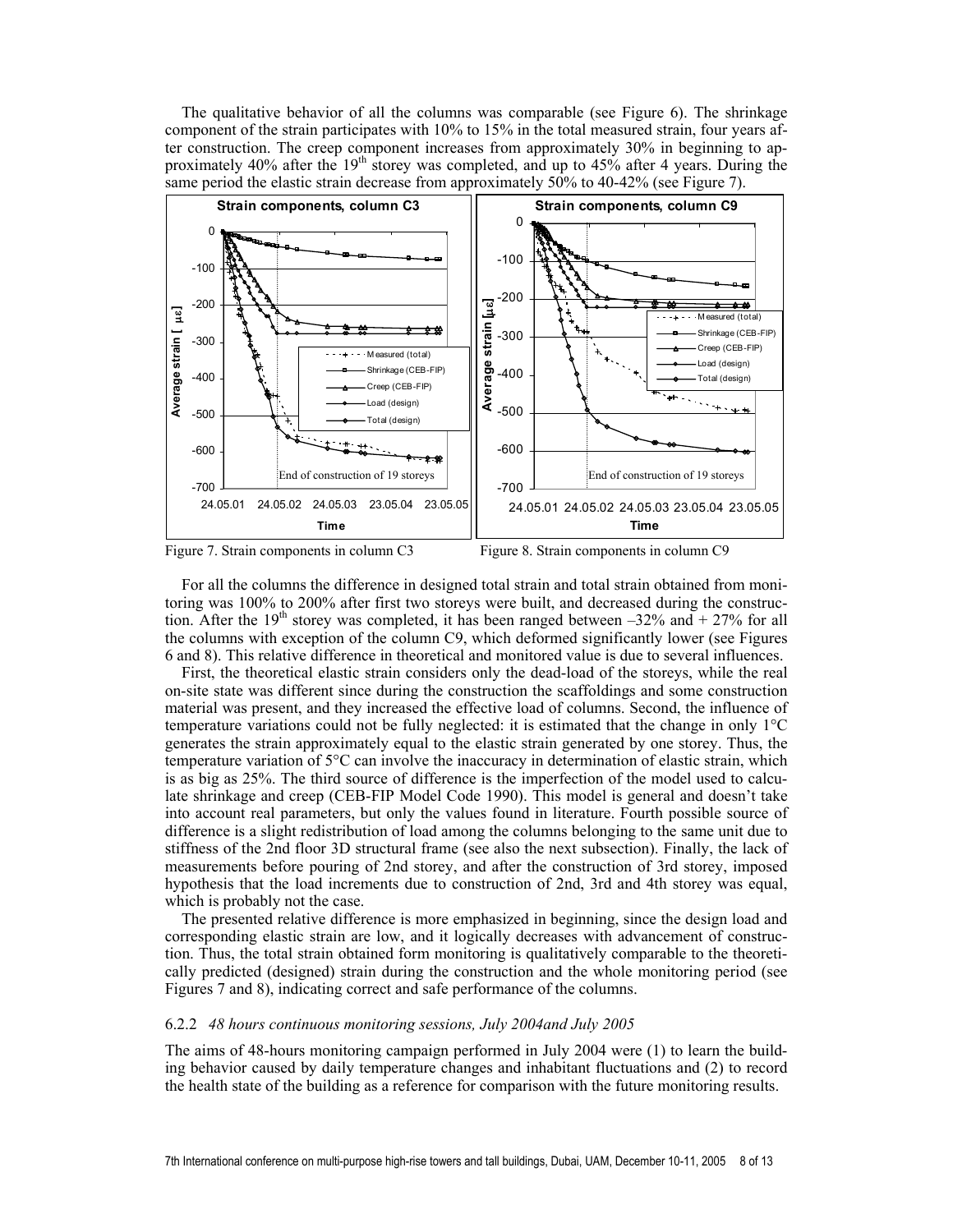It was decided to perform one measurement over all the sensors every hours in order to quasicontinuously monitor the structural behavior of the building. The temperature sensors were not present and therefore, only ambience temperature was monitored along with relative humidity and weather description in order to observe possible correlation.

Since the period of 48 hours is relatively short, the part of strain generated by creep and shrinkage can be neglected. Thus, the two main factors influencing the average strain variations are temperature variations in columns due to weather and day-night heating and cooling, and vertical load changes due to movement of inhabitants that are at work during the day (empty building, lower load) and at home during the night (full building, higher load).

The values of total measured strain are relatively stable during the observed period and show dependence rather on ambient temperature variations, since the load changes were small (not all the apartment are inhabited). This dependence is different for different columns. Some columns experience small dimensional variations while some columns show bigger dependence. The summary of column reaction to change in ambience temperature is presented in Table 1.

|                       | Ambient        |                | Average strain in columns [µɛ] |                |                |        |                |        |        |      |        |
|-----------------------|----------------|----------------|--------------------------------|----------------|----------------|--------|----------------|--------|--------|------|--------|
|                       | temperature    | C <sub>1</sub> | C <sub>2</sub>                 | C <sub>3</sub> | C <sub>4</sub> | C5     | C <sub>6</sub> | C7     | C8     | C9   | C10    |
| Average<br>value      | $28^{\circ}$ C | -749           | $-635$                         | $-620$         | $-607$         | $-697$ | $-586$         | $-559$ | $-725$ | -478 | $-638$ |
| Negative<br>variation | $-3$ °C        | $-2$           | $-3$                           | $+3$           | $-4$           | -8     | -8             | $-2$   | $+2$   | $-2$ | -4     |
| Positive<br>variation | $+2$ °C        | $+2$           | $+3$                           | $-3$           | $+5$           | $+8$   | $+11$          | $+4$   | $-2$   | $+2$ | $+2$   |

Table 1: Column average strain generated by ambience temperature changes

This different reaction of columns can be explained by different temperatures of the column with respect to the ambience temperature and interaction with other columns and storey slab. Temperature variations in columns are smaller or bigger than ambiance variation due to thermal inertia of concrete and direct exposure to Sun.

Temperatures in columns were not directly measured, consequently it is not possible to make an accurate correlation between the temperature and average strain changes. On the other hand, the columns have different stiffness and therefore the total strain is also consequence of their interaction through the storey slab. This is why some columns have inverse reaction to the temperature variation (shrinkage in case of heating, e.g. columns C3 and C8). As an example, the diagram of total strain change in column C6 registered during 48-hours session in July 2004 is presented in 9.



Figure 9. Total average strain and ambient temperature recorded during 48-hours continuous monitoring session performed in July 2004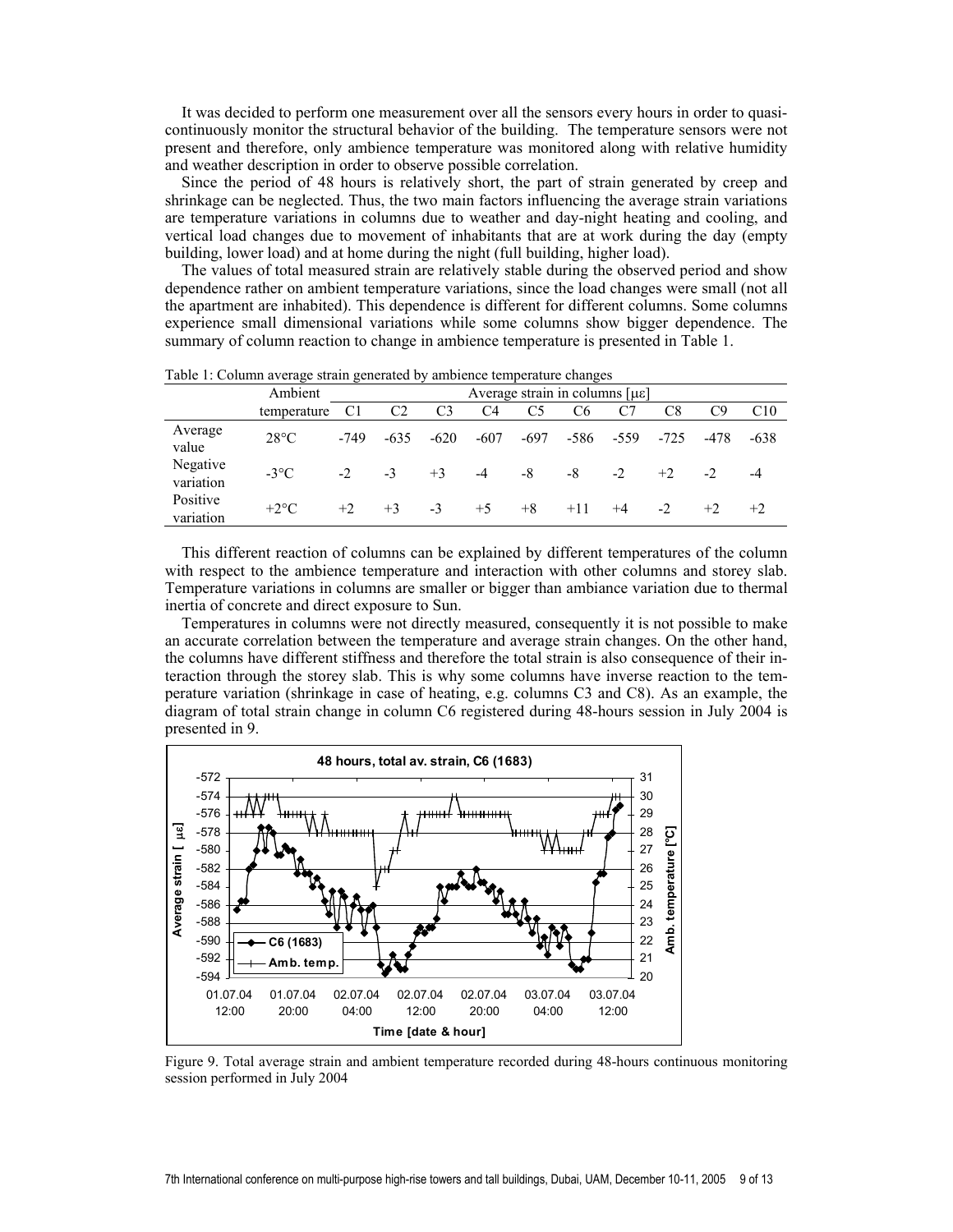In the evening hours (18h00 to 22h00) the temperature was relatively constant but inhabitants are expected to come home and load the building. Since no significant compression in columns was recorded during this period it is reasonable to conclude that the in-and-out movement of inhabitants doesn't influence significantly the behavior of the building.

The 48-hours continuous record is used as a reference for the future measurements. An example of comparison between the 48-hours monitoring sessions performed in July 2004 and July 2005 are presented for column C6 in Figure 10.



Figure 10. Total average strain in column C6 recorded during 48-hours continuous monitoring sessions performed in July 2004 and July 2005

The values of total average strain recorded in July 2005 are similar to those recorded in July 2004, and small difference is consequence of different temperature conditions. Therefore, no degradation in structural performance of columns is noticed during the one-year period elapsed between two 48-hours sessions.

### 6.2.3 *Post tremor analysis*

In March 2005 the earthquake in neighboring Indonesia created a tremor in Singapore. In order to evaluate potential degradation in structural performance a single session over all the sensors was performed just after the tremor. Results of this session are presented in Figure 11.



Figure 11: Average strain measurements recorded before and after tremor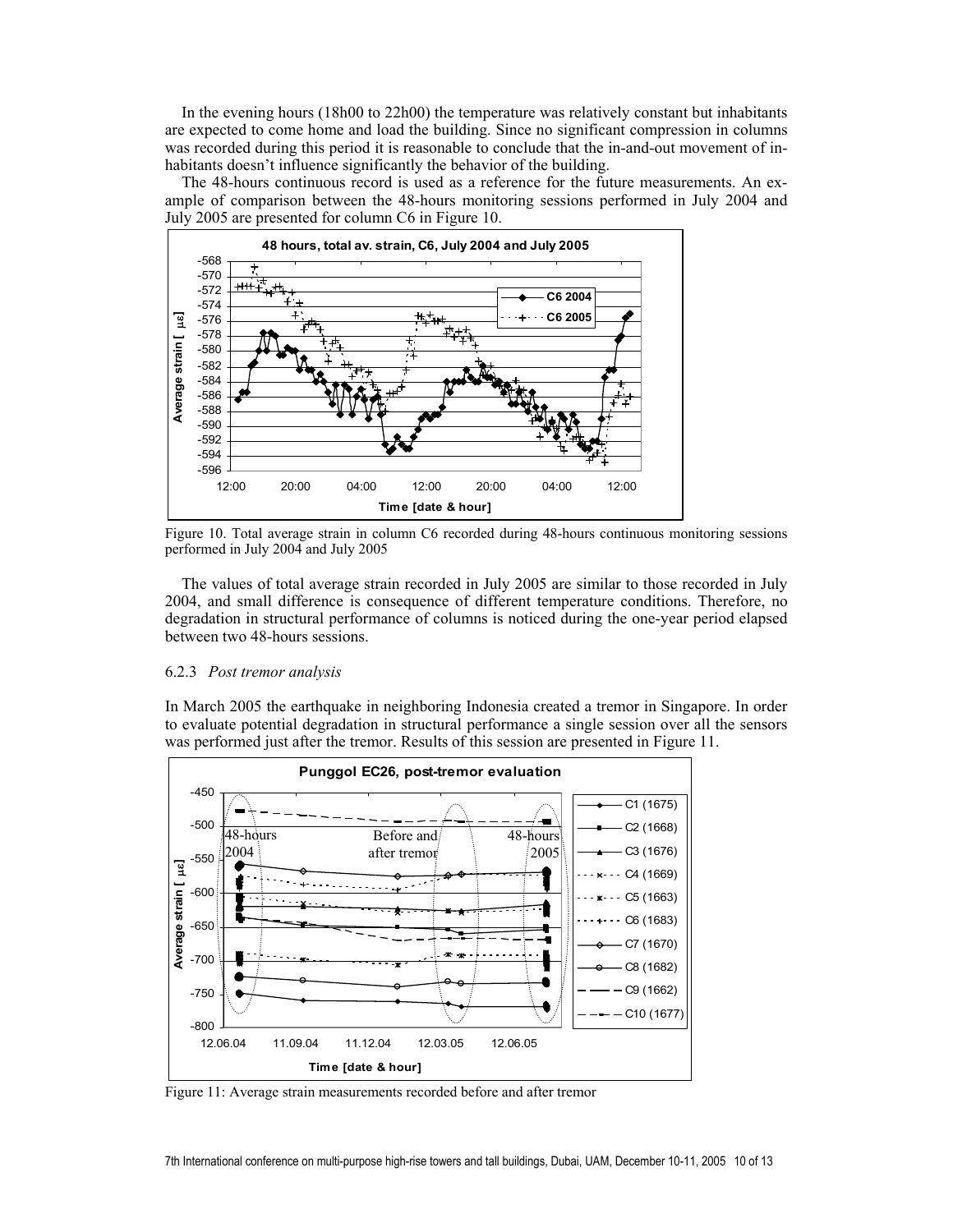The change in strain before and after the tremor varied in different columns from  $-7 \mu \epsilon$  to  $+5$ µε. This variation is considered as regular, and generated by temperature and live load variation rather than tremor, since in range of previously discussed 48 hours variation registered in 2004. Moreover, the range of 48-hours variation of strain registered in 2005, which is similar to that registered in 2004, confirmed that no degradation of performance occurred due to tremor.

### 6.3 *Analysis of measurements at global structural level*

Analysis at global level is based on comparison between the strains measured in the columns belonging to the same Unit and globally, between all the instrumented columns.

#### 6.3.1 *Global analysis during construction*

The columns C1, C2 and C3 are located in Unit A (see Figure 2). The average strain measured in these columns is approximately the same for each column (see Figure 6). This indicates that the 2<sup>nd</sup> floor slab practically displaced as a rigid body. The fact that the measured strain is approximately equal for each column leads to conclusion that the vertical displacement of the  $2<sup>nd</sup>$ floor is performed with an inclination, which can practically be neglected.

The estimated strain and the forces in columns C1 and C2 are slightly higher than theatrically predicted, while in column C3 they are slightly lower (Glisic et al. 2003). The observed difference is due to redistribution of stresses and strains, which is imposed by the stiffness of the  $2<sup>nd</sup>$ floor 3D structural frame and interaction with the other columns that have not been equipped with sensors. This statement is supported by the fact that the sum of forces in concerned columns obtained from monitoring is approximately equal to the corresponding sum obtained from the theoretical prediction.

Since the measured strains are in relatively good agreement with theoretical predictions for each column, and since there is no significant difference in their magnitudes, one can conclude that there is no non-uniform settlement of columns foundations (see Figure 6).

The analysis and conclusions concerning the Units B and C are the same as for Unit A (see Figures 7 and 8), with notice that for Unit C the analysis is less complete and less conclusive since only two columns belonging to this Unit have been equipped with the sensors.

Different behavior was noticed in the unit E (see Figure 5). Column C10 has deformed for the same order of the magnitude as the columns C1 to C8, but the measurements results of columns C9 has represented only approximately 0.63 of the strain in column C10, after each new storey was built (see Figure 6). It is important to highlight here that structural conditions of the columns C9 and C10 are different from other columns. In the first six floors of the Unit E there is no dwelling units (see Figure 5). The space above the column C9 is practically empty, while the column C10 additionally supports a bridge for connection to building parking. Therefore, the behavior of 3D structural frame in Unit E is more complex, and its theoretical modeling was difficult and possible only with limited accuracy. The monitoring has helped to understand the real behavior in case of this complex part of the building and to improve theoretical modeling. A third sensor installed in a column belonging to the Unit E could help to explain even better the behavior of the column C9 and the Unit it-self.

Figure 6 shows that all the columns have approximately the same strain evolution diagram, with exception of the column C9 whose behavior was proportional to that of column C10. Such a behavior of the columns indicates consistent and expected evolution of the building during the construction. An irregularity was noticed on a global level: the evolution diagrams are not proportional to loads, sometimes they are constant even if the new storey was built (diagrams are constant after  $7<sup>th</sup>$ ,  $9<sup>th</sup>$  and  $17<sup>th</sup>$  storey, see Figure 6) and sometimes high jumps are noticed. Consistent behavior of the columns indicated two possible reasons for this irregularity, the first is unknown additional non-permanent load on the floors (scaffoldings, stocks of material, machines etc.) and the second is unknown strain due to temperature variations. Consistency in magnitudes of measured total strains (along with explanation of behavior of the column C9) leads to conclusion that no non-uniform settlement of foundations or Units is observed regarding the building at global structural level.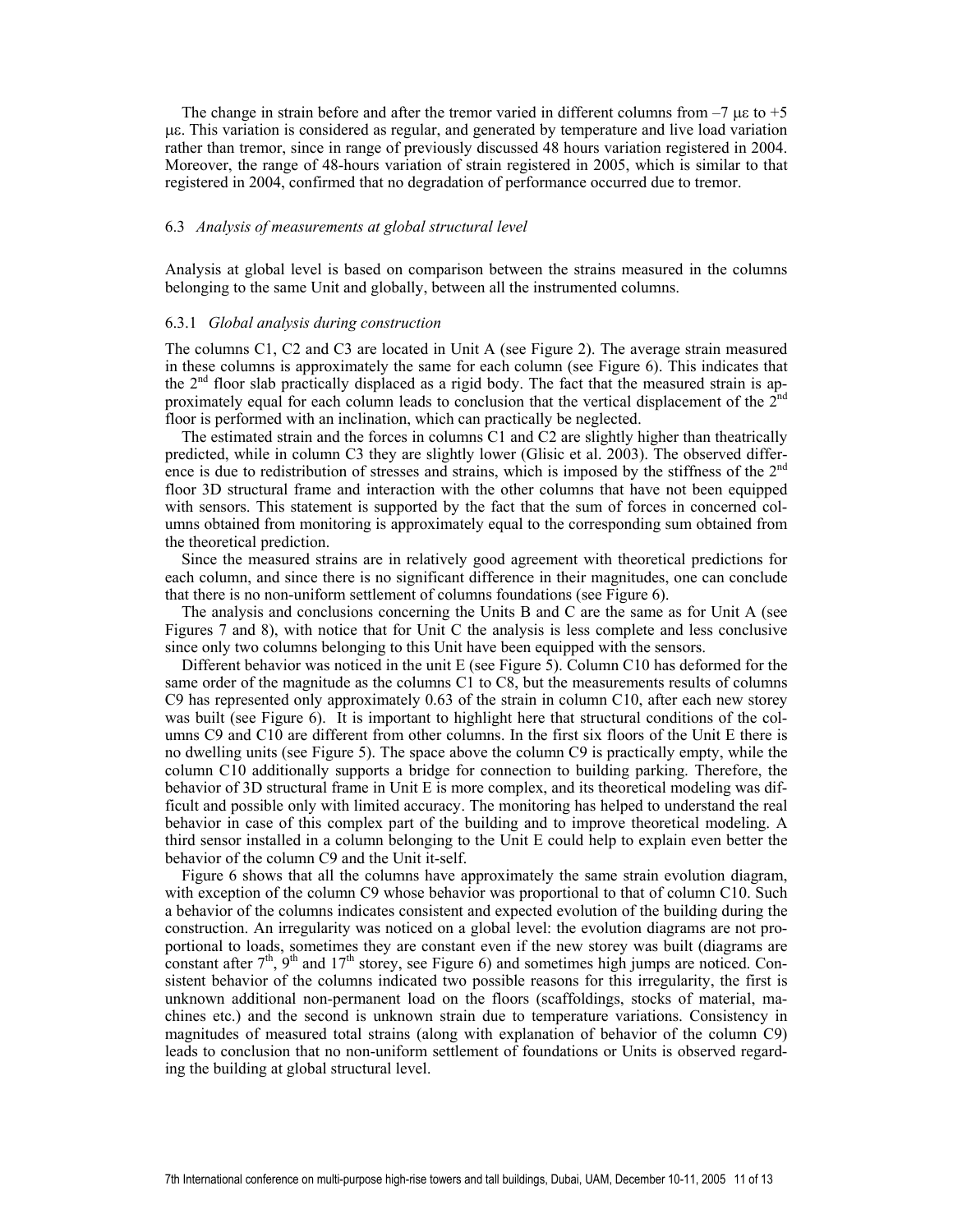### 6.3.2 *Global analysis in long-term*

The global analysis in long-term consists of observation in correlation changes between the columns. If no degradation in performance occur, the correlation between the columns is expected to be linear, since the horizontal elements, beams and slabs, impose linear redistribution of total strain. If malfunction occurs in one column, the correlation between this column and other columns will not be linear any more. The correlation between the column C1 and other columns is presented in Figure 12. For the reasons of clearness, only two correlation lines and their coefficients are presented in the figure.



Figure 12. Correlation between column C1 and other columns

The coefficients of correlation R between the column C1 and other columns is better than 0.989 indicating good linear correlation and sound structural performance.

# 7 CONCLUSIONS

A pioneer project for the monitoring of residential buildings in Singapore is presented. The monitoring strategy as well as results collected during four years on a nineteen storeys are presented and analyzed. The registered parameter was average strain in columns and it allowed the monitoring of structural behavior at a local column, and a global structural (storey) level.

The use of fiber-optics sensors on such a large scale for monitoring of high-rise buildings is the first in Singapore and sets directions that will help designers better understand the behavior of tall buildings during its life cycle from construction to service conditions.

Such pioneering effort have already yielded results from the insights gained from enlarged knowledge concerning the real column behavior during construction and including the unexpected behavior of column C9 and Unit E which will help research into the accurate modeling of complex structures. Moreover, the 48-hours sessions confirmed sound performance of the building in long-term and made possible post-tremor analysis.

The employed monitoring strategy and the selected SOFO monitoring system have successfully responded to the design criteria. The monitoring strategy has shown high performance in spite limitations imposed by design criteria (limited number equipped columns, lack of temperature measurement, lack of accurate shrinkage and creep coefficients, uncertainty concerning the real load during campaigns of measurement, etc.).